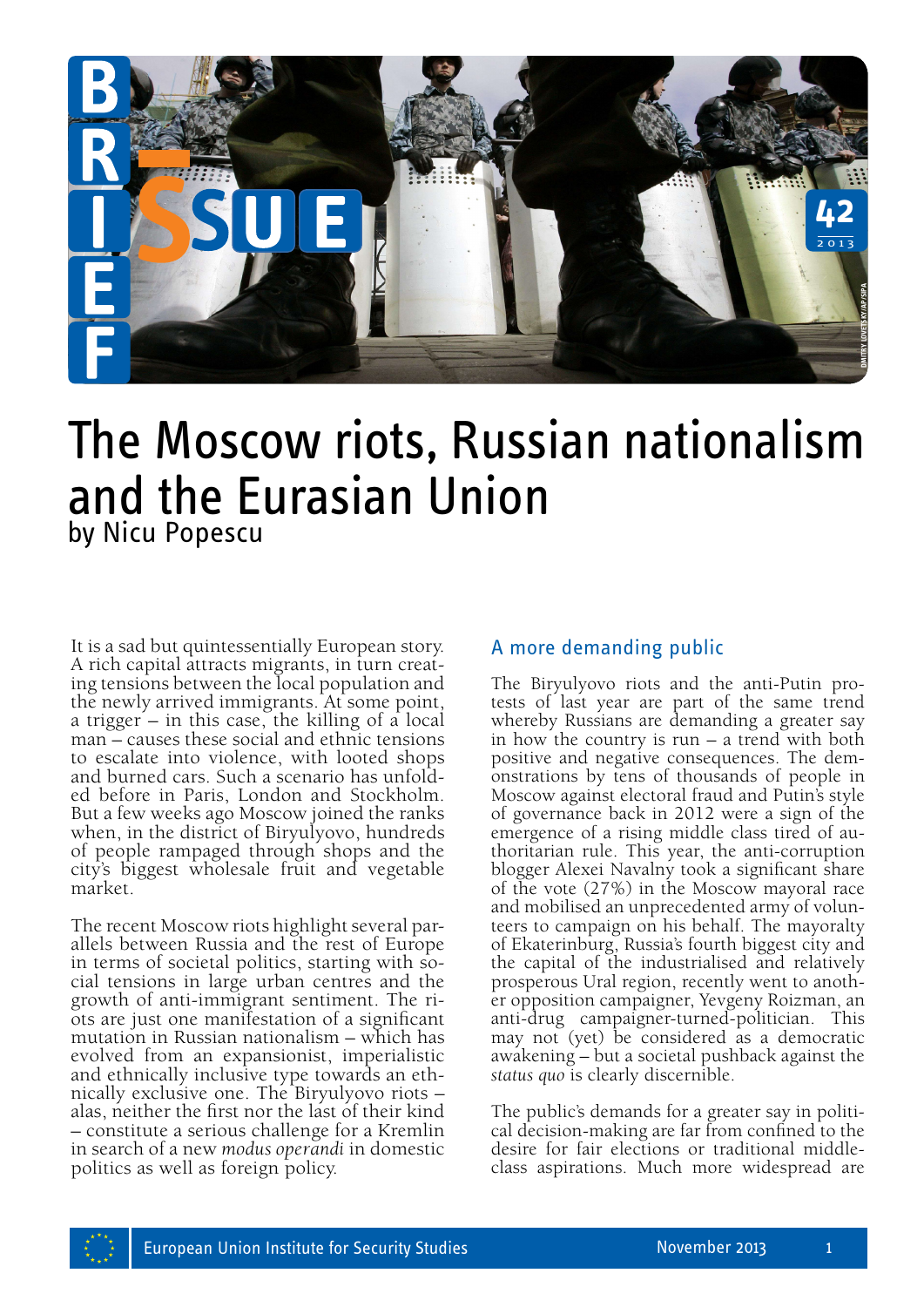concerns over immigration. Russia is one of the world's major poles of immigration – sec- ond only to the US in absolute terms, though ranks well below the 30th place in *per capita* terms. The post-Soviet states of Central Asia and the South Caucasus are the main sources of such flows. A recent poll showed that over half of Muscovites identify immigration as the single most important issue today, and over 80% support the idea of introducing visas for Central Asian countries. A telling factor is that negative attitudes apply not just to migrants from other countries, but also to Russians from the North Caucasus (who are mostly Muslim and a highly-visible minority), even though – as full Russian citizens – they are not officially migrants. Another significant factor is that tolerance *vis-à-vis* non-Russian but Slavicspeaking and Christian Orthodox Ukrainians or Belarusians is much higher than *vis-à-vis*  Muslims – regardless whether they come from inside or outside Russia.

Such sentiments are now putting pressure on the political system. In the Moscow mayoral race this summer, every single candidate – from the candidate fielded by the nominally liberal Yabloko party to the Kremlin-supported incum-

bent, Sergei Sobyanin – made openly anti-immigrant statements. The discourse of Alexei Navalny, the most popular opposition politician, also contained a strong nationalist strain. Such rhetoric goes down well not only with the

'The Biryulyovo riots – alas, neither the first nor the last of their kind – constitute a serious challenge for a Kremlin in search of a new *modus operandi* in domestic politics as well as foreign policy.'

city's working class (the traditional target for anti-immigration platforms) but also with the emerging urban middle class.

Although only a small minority of Muscovites participated in the recent disturbances, it is arguable that the majority sympathised with their motives. Yet the riots, not unlike the peaceful anti-Putin protests of last year, were just another expression of an increasingly politically demanding public. All this creates a number of problems for the Russian authorities – on all fronts.

### A typically European riot?

While the Russian trend of a societal backlash against migrants is to some extent mirrored in

Europe, there are also significant differences. In Moscow, it was the Russians who rioted against migrants, whereas in Europe it has mostly been the other way around. The riots in Moscow are thus more akin to those that took place in London in 1958 – when white working class 'Teddy Boys' rampaged through the streets of Notting Hill for almost a week – than those that occurred in London in 2011, when societal grievances, not racial or ethnic tensions, caused a disgruntled minority to rebel against the state order.

Compared to most of contemporary Europe, where riots are often the result of a rift between the disaffected and the state, the Moscow riots revealed a three-way split between antiimmigrant Muscovites, the (mostly Muslim) migrants, and the state authorities who found themselves squeezed in-between. Such cleavages are all the more difficult to handle, since the authorities are increasingly accused of tolerating and even creating demand for irregular workers. Thus, although the riots may have been characterised by anti-migrant slogans, certain state authorities often attract as much ire as the migrants themselves. The police and immigration officials are blamed for not

> detaining or deporting illegal migrants in return for bribes, and the city authorities are accused of attracting migrants by offering them public sector jobs in municipal construction or as street cleaners.

Furthermore, there is<br>also the additional allegation that corrupt municipal officials are hiring irregular migrants, only to retain up to half of their salaries for themselves, with the willing migrants happy to go along with the scheme simply in order to earn any wage they can.

Whereas in most of Europe disaffection with levels of immigration is mostly channelled<br>through populist parties, Russia's tightly controlled political system often excludes such groups. Parliamentary politics in Russia is often off limits for any party – regardless which end of the political spectrum – that is not approved by the Kremlin. The upshot is that, whilst such dissatisfaction in Europe is increasingly translated into parliamentary seats for populist parties, in Russia such sentiment is much more likely to lead to street violence.

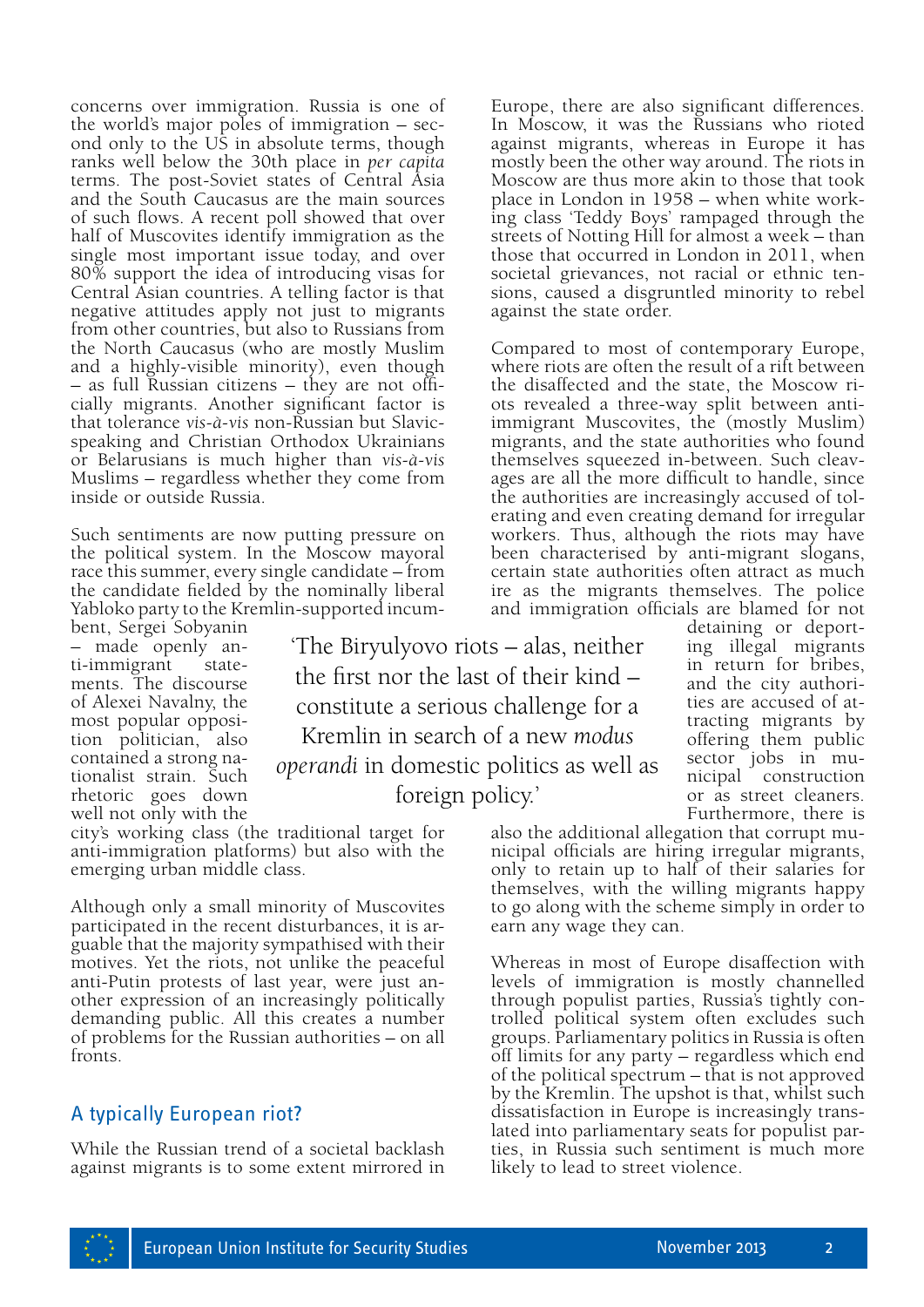The inability to influence migration policy through democratic means leads to attempts to influence it through acts of vigilantism by

semi-organised nationalist groups. In the Russian internet sphere, there is no shortage of videos of nationalist vigilantes organising raids to intimidate migrant workers, or even gory videos of skinheads murdering powerless migrants on suburban trains.

'...the Kremlin cannot afford to ignore or take too lenient an approach to such breakdowns in public order, since any future escalation would undermine what is believed to be one of Putin's main achievements: a stable Russia.'

#### Nationalism and Putin's support base

The Russian authorities cannot be too tough in their response to such outbursts of nationalism – but neither can they afford to stand idly by. Civil unrest is by definition bad for a president that has built his political career on promises of stability, order and territorial integrity (e.g. during the war in Chechnya). But Putin cannot crack down on nationalist rioters as easily as he does on liberals – there are more of them, and nationalism is fairly widespread among Putin's core constituencies. Furthermore, the authorities themselves often fuel nationalism as a way to shore up support for the state and tarnish opponents with allegations of being unpatriotic.

A serious clampdown on nationalist groups is therefore almost impossible. It is one thing to detain Greenpeace activists, a female punk band, or some Moscow upper-middle class liberals supported by a handful of white-collar Muscovites loathed beyond *Sadovoe Koltso* (the ring road separating the centre from the rest of Moscow and the equivalent of Paris's *boulevard périphérique*); and quite another to unleash police forces on your average Russian blue-collar worker with nationalist views living in a depressed suburb or small town, who is much more representative of society at large and, more often than not, a Putin supporter.

At the same time, the Kremlin cannot afford to ignore or take too lenient an approach to such breakdowns in public order, since any future escalation would undermine what is believed to be one of Putin's main achievements: a stable Russia. Equally problematic is the fact that any angry crowd which began rioting against migrants can turn on the police and then the government quite rapidly.

> So the authorities do not know how to respond – either practically or ideologically – to this growing xenophobia. In technical terms, the Biryulyovo riots were dealt with in a rather competent manner overall, with moderate police interventions and subsequent arrests in the

following days. Nobody was killed. Sadly, it is probably just a matter of when, not if, Moscow will experience further unrest. And the dilemmas facing the public authorities next time around will be much more acute. Too soft a response could embolden the rioters, while too tough a clampdown could turn even more people (not least those from Putin's core support groups) against the authorities.

#### Russian nationalism vs. Eurasian Union

The resulting foreign policy dilemmas are equal- ly problematic. A key element of Putin's public appeal is his achievement of bringing Russia back 'up from its knees' (as it is described in official propaganda). With weaker economy (economic growth was 3.4% in 2012 and is ex- pected to be 1.8% this year), oil prices stagnat- ing and gas revenues falling (partly due to de- clining consumption of Russian gas in the EU), there is little chance for the Russian authorities to deliver rapid and palpable economic bene- fits. Although Russia has weathered the storm of the financial and economic crisis relatively well, the government is nevertheless no longer in a position to improve living standards at the same pace that people came to expect during Putin's first two presidencies in the 2000s.

Against this background, great power grandstanding is a much easier way to instil a sense of national pride and positivity in Russian citizens. The Kremlin has always pursued some form of post-Soviet integration. What is different now is that Russia has more economic resources than in the 1990s – and a greater political need than in the 2000s – to do so. Post-Soviet integration, therefore, is not just a pillar of Putin's foreign policy but, most likely, of his claim to bequeath a historical legacy. His hope is to create – on the basis of the existing Customs Union (flanked by